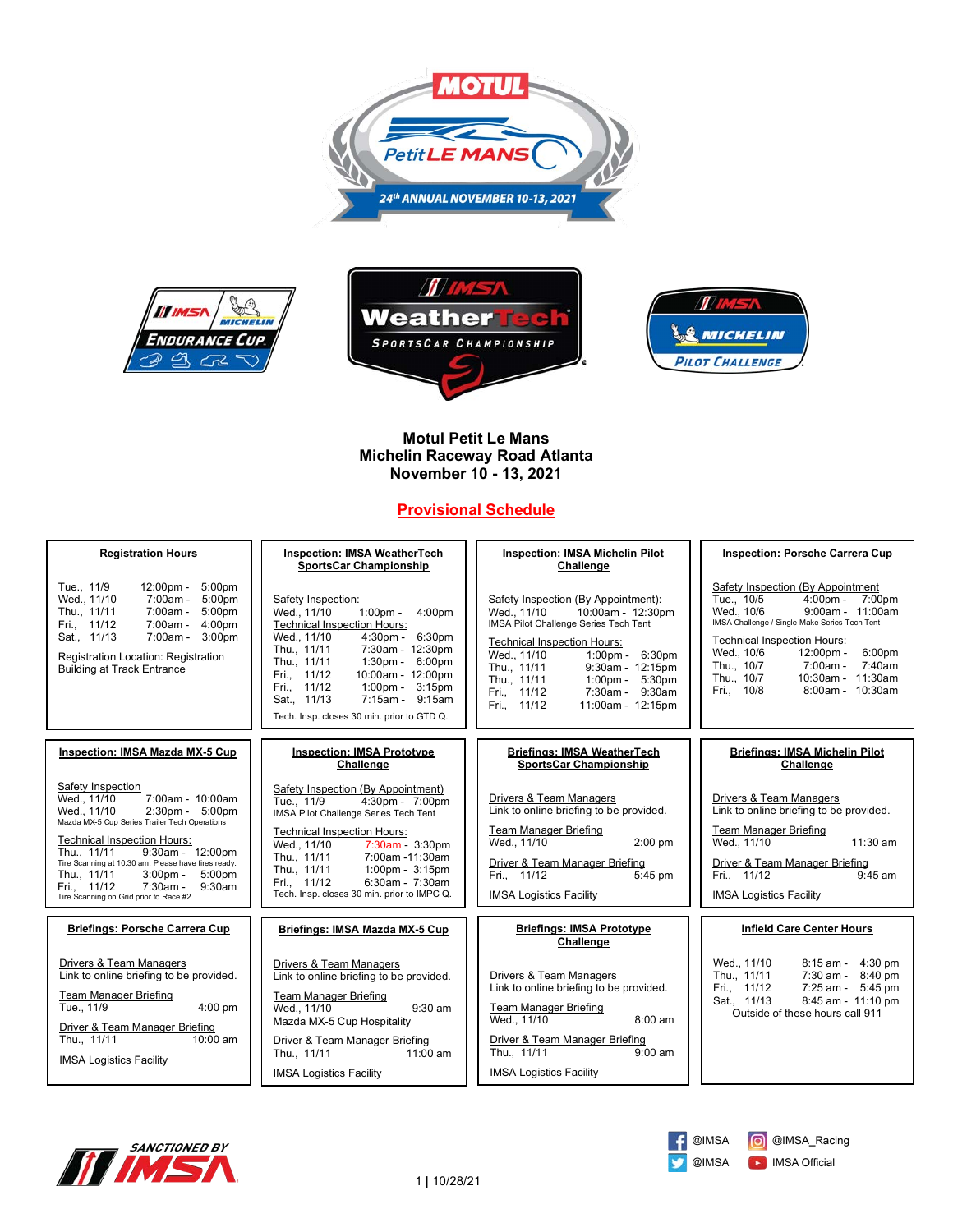### **Series Listing: IMSA WeatherTech SportsCar Championship (WeatherTech Championship) (DPi/LMP2/LMP3/GTLM/GTD)**

*IMSA MICHELIN PILOT CHALLENGE (MICHELIN CHALLENGE) PORSCHE CARRERA CUP NORTH AMERICA (PORSCHE CARRERA CUP) IDEMITSU MAZDA MX-5 CUP PRESENTED BY BFGOODRICH TIRES (MAZDA MX-5) IMSA PROTOTYPE CHALLENGE (PROTOTYPE CHALLENGE)*

### **Sunday, November 7, 2021**

| $8:00 \text{ am}$                   | IMSA Transporters set up in Paddock             |
|-------------------------------------|-------------------------------------------------|
| $8:00 \text{ am} - 6:00 \text{ pm}$ | TV and T&S cabling access on-track (cold track) |

### **Monday, November 8, 2021**

| $8:00 \text{ am}$  | IMSA Transporters set up in support Paddock                                           |
|--------------------|---------------------------------------------------------------------------------------|
| 8:00 am - 6:00 pm  | TV and T&S cabling access on-track (cold track)                                       |
| 9:00 am - 12:00 pm | Optional Tire, Fuel, Manufacturer and Support transporter load-in, per IMSA Logistics |

#### **Tuesday, November 9, 2021**

| 7:00 am                | IMSA set up                                                                                              |
|------------------------|----------------------------------------------------------------------------------------------------------|
| 8:00 am -<br>6:00 pm   | TV and T&S cabling access on-track (cold track)                                                          |
| $8:00$ am - $10:00$ am | Tire, Fuel, Manufacturer and Support transporter load-in, per IMSA Logistics                             |
| 1:00 pm                | PORSCHE CARRERA CUP COMPETITOR TRANSPORTER LOAD-IN - TOWER PADDOCK/MUST NOT OPEN UNTIL 2:00 PM, OR UNTIL |
|                        | AFTER ALL TRANSPORTERS ARE PARKED IF LOAD-IN RUNS LONGER THAN 2:00 PM                                    |
| 2:30 pm                | PROTOYPE CHALLENGE COMPETITOR LOAD-IN - TOWER PADDOCK, UNLOAD ONLY AFTER ALL IPC TRANSPORTERS PARKED     |
| $4:00 \text{ pm}$      | MX-5 COMPETITOR TRANSPORTER LOAD-IN - TOWER PADDOCK                                                      |

#### **Wednesday, November 10, 2021**

| $6:00$ am - $8:30$ am                     | IMSA T&S Transponder Checks / TV cabling / Track Inspection / Signage                                                      |
|-------------------------------------------|----------------------------------------------------------------------------------------------------------------------------|
| $7:00 \text{ am}$                         | MICHELIN CHALLENGE COMPETITOR TRANSPORTER LOAD-IN - TOWER PADDOCK (per IMSA Logistics). Teams must not                     |
|                                           | open/unload transporters until notified by IMSA Officials. After such notification, pit equipment may be moved to pit lane |
|                                           | but must remain 36" from pit wall until notified by IMSA Officials that pit equipment setup may commence.                  |
| $7:00$ am - $8:30$ am                     | TRACK WALK - Walk Only (Must not embark after 7:45 am)                                                                     |
| $7:15$ am - $8:30$ am                     | <b>TRACK CROSSING - CARS MUST BE TOWED</b>                                                                                 |
| $8:00$ am - $10:00$ am                    | Tire, Fuel, Manufacturer and Support transporter load-in, per IMSA Logistics                                               |
| $8:45$ am - $9:15$ am                     | PRACTICE #1 - PORSCHE CARRERA CUP                                                                                          |
| $9:20$ am - $9:25$ am                     | <b>TRACK CROSSING - TWO WAY TRAFFIC</b>                                                                                    |
| $9:30$ am - $10:15$ am                    | PRACTICE #1 - PROTOTYPE CHALLENGE                                                                                          |
| 10:00 am - 12:30 pm                       | MICHELIN CHALLENGE PRE-EVENT SAFETY INSPECTION AT PADDOCK LOCATION                                                         |
| 10:20 am - 10:25 am                       | <b>TRACK CROSSING - TWO WAY TRAFFIC</b>                                                                                    |
| 10:30 am - 11:00 am                       | PRACTICE #1 - MAZDA MX-5                                                                                                   |
| $11:00$ am                                | WeatherTech Championship Transporter Load-In (per IMSA Logistics) When announced by IMSA after last                        |
|                                           | transporter parked, Open Transporters - Pit lane equipment set up may commence.                                            |
| 11:00 am - 12:00 pm                       | Lunch                                                                                                                      |
| $11:05$ am - $11:10$ am                   | <b>TRACK CROSSING - MUST BE TOWED</b>                                                                                      |
| 11:05 am - 11:50 am                       | T&S and TV cabling access on-track                                                                                         |
| 11:30 am                                  | MICHELIN CHALLENGE TEAM MANAGER BRIEFING - IMSA LOGISTICS FACILITY                                                         |
| 11:50 am - 11:55 am                       | <b>TRACK CROSSING - TWO WAY TRAFFIC</b>                                                                                    |
| 12:00 pm - 12:30 pm                       | PRACTICE #2 - PROTOTYPE CHALLENGE                                                                                          |
| 12:35 pm - $12:40$ pm                     | <b>TRACK CROSSING - TWO WAY TRAFFIC</b>                                                                                    |
| $12:45 \text{ pm} - 1:15 \text{ pm}$      | PRACTICE #2 - PORSCHE CARRERA CUP                                                                                          |
| 1:00 pm - $4:00$ pm                       | <b>WeatherTech Championship Safety Inspection</b>                                                                          |
| 1:20 pm - 1:25 pm                         | <b>TRACK CROSSING - TWO WAY TRAFFIC</b>                                                                                    |
| 1:30 pm -<br>2:00 pm                      | PRACTICE #2 - MAZDA MX-5                                                                                                   |
| $2:00$ pm                                 | WeatherTech Championship Team Manager Briefing - IMSA Logistics Facility                                                   |
| $2:05 \text{ pm} - 2:10 \text{ pm}$       | <b>TRACK CROSSING - TWO WAY TRAFFIC</b>                                                                                    |
| $2:15 \text{ pm} -$<br>$3:15 \text{ pm}$  | <b>PRACTICE #1 - MICHELIN CHALLENGE</b>                                                                                    |
| $3:15 \text{ pm}$                         | FALSE GRID CLOSED - PORSCHE CARRERA CUP (TIRE MARKING AT FALSE GRID CONCLUDES)                                             |
| $3:20 \text{ pm} -$<br>$3:25 \text{ pm}$  | <b>TRACK CROSSING - TWO WAY TRAFFIC</b>                                                                                    |
| $3:25$ pm - CCL                           | <b>IMSA Course Clearance Lap</b>                                                                                           |
| $4:00~\mathrm{pm}$<br>$3:30 \text{ pm} -$ | QUALIFYING - PORSCHE CARRERA CUP                                                                                           |
| $4:05 \text{ pm } -$<br>4:10 pm           | <b>TRACK CROSSING</b>                                                                                                      |
| $4:15 \text{ pm} - 5:45 \text{ pm}$       | TRACK WALK - Walk Only (Must not embark after 5:00 pm)                                                                     |
| $5:30$ pm -<br>$6:15 \text{ pm}$          | On-Track Media Activity T3 (Cold Track)                                                                                    |
|                                           |                                                                                                                            |



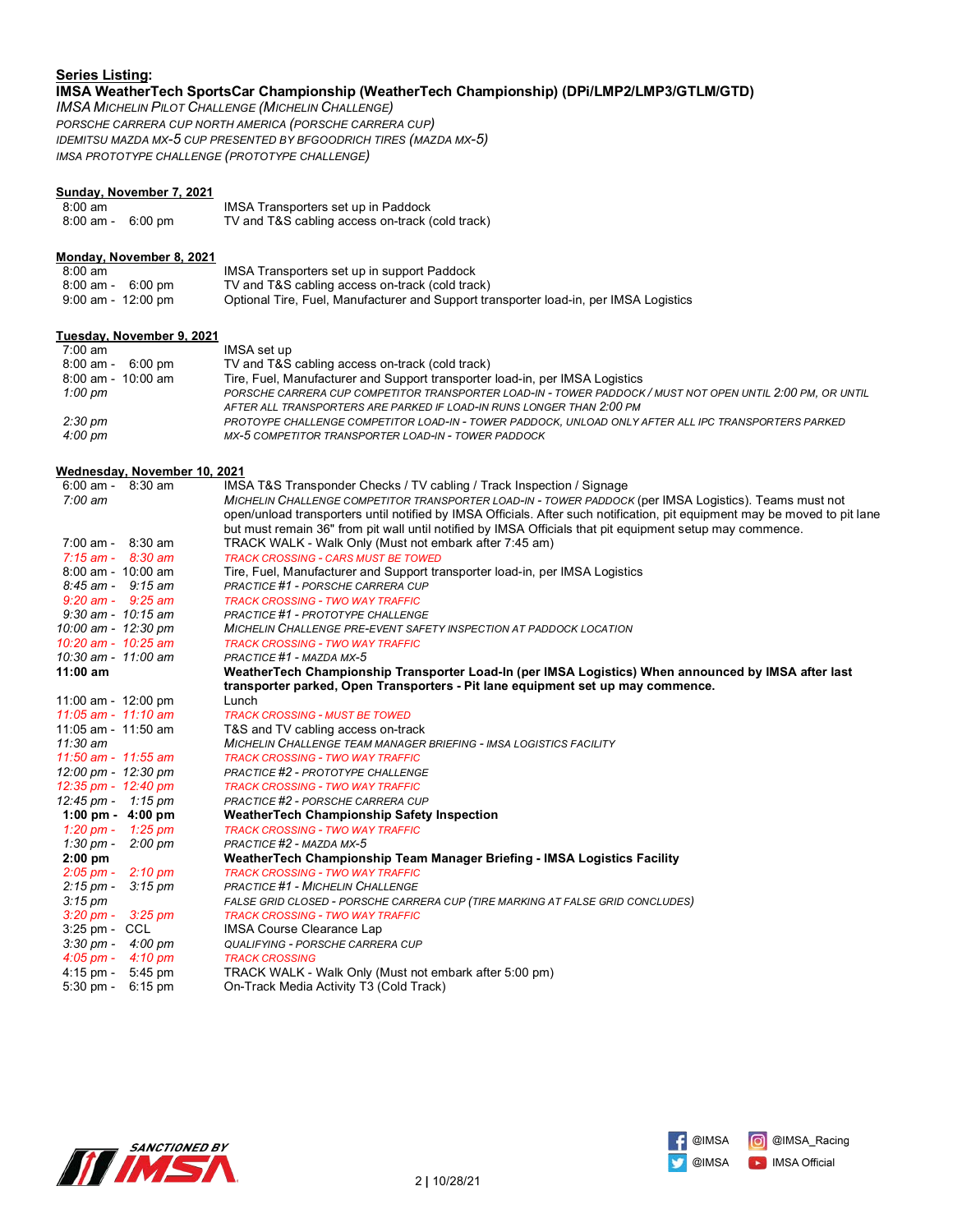# **Thursday, November 11, 2021**

| $6:00$ am - 7:45 am                       |                           | IMSA T&S Transponder Checks / TV cabling / Track Inspection / Signage                                      |
|-------------------------------------------|---------------------------|------------------------------------------------------------------------------------------------------------|
| $7:40$ am - $7:45$ am                     |                           | <b>TRACK CROSSING - CARS MUST BE TOWED</b>                                                                 |
| $7:45$ am                                 |                           | FALSE GRID CLOSED - PROTOTYPE CHALLENGE                                                                    |
| 7:55 am - CCL                             |                           | IMSA Course Clearance Lap                                                                                  |
| $8:00$ am - $8:15$ am                     |                           | QUALIFYING - PROTOTYPE CHALLENGE                                                                           |
| $8:20$ am - $8:25$ am                     |                           | <b>TRACK CROSSING - TWO WAY TRAFFIC</b>                                                                    |
| 8:25 am - CCL                             |                           | IMSA Course Clearance Lap                                                                                  |
| $8:30$ am - $9:00$ am                     |                           | QUALIFYING - MAZDA MX-5                                                                                    |
| $8:30 \text{ am} - 9:30 \text{ am}$       |                           | PROTOTYPE CHALLENGE FUEL RIG INSPECTION (PIT LANE - MANDATORY)                                             |
| $9:30$ am - $10:30$ am                    |                           | MICHELIN CHALLENGE FUEL RIG INSPECTION (PIT LANE - MANDATORY)                                              |
| $9:05$ am - $9:10$ am                     |                           | <b>TRACK CROSSING - TWO WAY TRAFFIC</b>                                                                    |
| 9:15 am - CCL                             |                           | <b>IMSA Course Clearance Lap</b>                                                                           |
| $9:20$ am - 10:20 am                      |                           | Practice #1 - WeatherTech Championship (All Classes)                                                       |
| 10:25 am - 10:30 am                       |                           | <b>TRACK CROSSING - TWO WAY TRAFFIC</b>                                                                    |
| 10:35 am - CCL                            |                           | <b>IMSA Course Clearance Lap</b>                                                                           |
| 10:40 am - 11:40 am                       |                           | <b>PRACTICE #2 - MICHELIN CHALLENGE</b>                                                                    |
| 11:40 am - 12:10 pm                       |                           | Lunch                                                                                                      |
| 11:40 am                                  |                           | FALSE GRID CLOSED - PORSCHE CARRERA CUP                                                                    |
| 11:45 am - 11:50 am                       |                           | <b>TRACK CROSSING - TWO WAY TRAFFIC</b>                                                                    |
| 12:05 pm - $12:10$ pm                     |                           | PRE-RACE - PORSCHE CARRERA CUP                                                                             |
| 12:10 pm - 12:55 pm                       |                           | RACE #1 - PORSCHE CARRERA CUP - 45 MINUTES                                                                 |
| 1:00 pm - 1:05 pm                         |                           | <b>TRACK CROSSING</b>                                                                                      |
| 1:10 pm - 1:15 pm                         |                           | PRE-RACE - MAZDA MX-5                                                                                      |
| 1:15 pm - $2:00$ pm                       |                           | RACE #1 - MAZDA MX-5 - 45 MINUTES                                                                          |
| $2:05 \text{ pm} - 2:10 \text{ pm}$       |                           | <b>TRACK CROSSING - TWO WAY TRAFFIC</b>                                                                    |
| 2:15 pm - CCL                             |                           | <b>IMSA Course Clearance Lap</b>                                                                           |
| $2:20 \text{ pm} - 3:35 \text{ pm}$       |                           | Practice #2 - WeatherTech Championship (Restricted As Below)                                               |
| 2:20 pm - 2:50 pm                         |                           | Practice #2 - WeatherTech Championship (GTD - Silver/Bronze only, LMP3 S<30/Bronze only, LMP2 Bronze only) |
| 2:35 pm - 3:35 pm                         |                           | Practice #2 - WeatherTech Championship (DPi/GTLM)                                                          |
| $2:50 \text{ pm} - 3:20 \text{ pm}$       |                           | Practice #2 - WeatherTech Championship (GTD/LMP2/LMP3 All Drivers)                                         |
| $3:40 \text{ pm} - 3:45 \text{ pm}$       |                           | <b>TRACK CROSSING - TWO WAY TRAFFIC</b>                                                                    |
| 3:50 pm - CCL                             |                           | <b>IMSA Course Clearance Lap</b>                                                                           |
| $3:55 \, \text{pm}$ - $4:10 \, \text{pm}$ |                           | <b>QUALIFYING - MICHELIN CHALLENGE TCR</b>                                                                 |
| $4:15 \text{ pm} - 4:30 \text{ pm}$       |                           | <b>QUALIFYING - MICHELIN CHALLENGE GS</b>                                                                  |
| $4:15 \text{ pm}$                         |                           | FALSE GRID CLOSED - PORSCHE CARRERA CUP                                                                    |
| $4:35 \text{ pm} - 4:40 \text{ pm}$       |                           | <b>TRACK CROSSING - TWO WAY TRAFFIC</b>                                                                    |
| 4:40 pm - $4:45$ pm                       |                           | PRE-RACE - PORSCHE CARRERA CUP                                                                             |
| 4:45 pm - 5:30 pm                         |                           | RACE #2 - PORSCHE CARRERA CUP - 45 MINUTES                                                                 |
| $5:30 \text{ pm} - 6:30 \text{ pm}$       |                           | Dinner                                                                                                     |
| $5:35 \text{ pm} - 5:40 \text{ pm}$       |                           | <b>TRACK CROSSING - TWO WAY TRAFFIC</b>                                                                    |
| $5:35 \text{ pm} - 6:25 \text{ pm}$       |                           | Track Cleaning (concurrent)                                                                                |
| $5:40 \text{ pm} - 6:00 \text{ pm}$       |                           | Corvette Car Corral Laps - limit 100 cars (IMSA)                                                           |
| $6:00 \text{ pm} - 6:20 \text{ pm}$       |                           | Acura Car Corral Lap (IMSA)                                                                                |
| $6:20 \text{ pm} - 6:25 \text{ pm}$       |                           | <b>TRACK CROSSING - TWO WAY TRAFFIC</b>                                                                    |
| 6:25 pm - CCL                             |                           | <b>IMSA Course Clearance Lap</b>                                                                           |
| $6:30 \text{ pm} - 8:00 \text{ pm}$       |                           | Practice #3 - WeatherTech Championship (All Classes)                                                       |
| $8:00 \text{ pm} - 8:10 \text{ pm}$       |                           | Safety Car Night Session - WeatherTech Championship (SC drivers only)                                      |
|                                           | Friday, November 12, 2021 |                                                                                                            |
| $6:00$ am - 7:45 am                       |                           | IMSA T&S Transponder Checks / TV cabling / Track Inspection / Signage                                      |
| $7.00 \text{ nm}$ $8.00 \text{ nm}$       |                           | BBOTOTVBE CHALLENCE ELIEL BIC INSBECTION (BIT LANE - MANDATOBY)                                            |

| $6.00$ am -<br>7:45 am              | IMSA T&S Transponder Checks / TV cabling / Track Inspection / Signage                   |
|-------------------------------------|-----------------------------------------------------------------------------------------|
| 7:00 am -<br>8:00 pm                | PROTOTYPE CHALLENGE FUEL RIG INSPECTION (PIT LANE - MANDATORY)                          |
| 7:00 am - 7:30 am                   | TRACK CROSSING - CARS MUST BE TOWED                                                     |
| 7:30 am                             | FALSE GRID CLOSED - PROTOTYPE CHALLENGE                                                 |
| $7:55$ am - $8:00$ am               | PRE-RACE - PROTOTYPE CHALLENGE                                                          |
| $8:00 \text{ am} - 9:45 \text{ am}$ | RACE - PROTOTYPE CHALLENGE - 1 HOUR AND 45 MINUTES                                      |
| 9:45 am                             | MICHELIN CHALLENGE DRIVER AND TEAM MANAGER BRIEFING - IMSA LOGISTICS FACILITY           |
| $9:50$ am - $9:55$ am               | TRACK CROSSING - TWO WAY TRAFFIC                                                        |
| $10:00$ am - $10:05$ am             | PRE-RACE - MAZDA MX-5                                                                   |
| 10:05 am - 10:50 am                 | RACE #2 - MAZDA MX-5 - 45 MINUTES                                                       |
| $10:45$ am                          | FALSE GRID CLOSED - PORSCHE CARRERA CUP                                                 |
| 10:55 am - 11:00 am                 | TRACK CROSSING - TWO WAY TRAFFIC                                                        |
| 11:00 am - 12:00 pm                 | Driver Autograph Session - WeatherTech Championship at Team Transporters in the Paddock |
| 11:10 am - 11:15 am                 | PRE-RACE - PORSCHE CARRERA CUP                                                          |
| 11:15 am - 12:00 pm                 | RACE #3 - PORSCHE CARRERA CUP - 45 MINUTES                                              |
| 11:45 am                            | MICHELIN CHALLENGE - FUEL RIG INSPECTION (PIT LANE - MANDATORY)                         |
| $12:00 \text{ pm} -$<br>$1:00$ pm   | Lunch Break / Pre-Race                                                                  |
|                                     |                                                                                         |



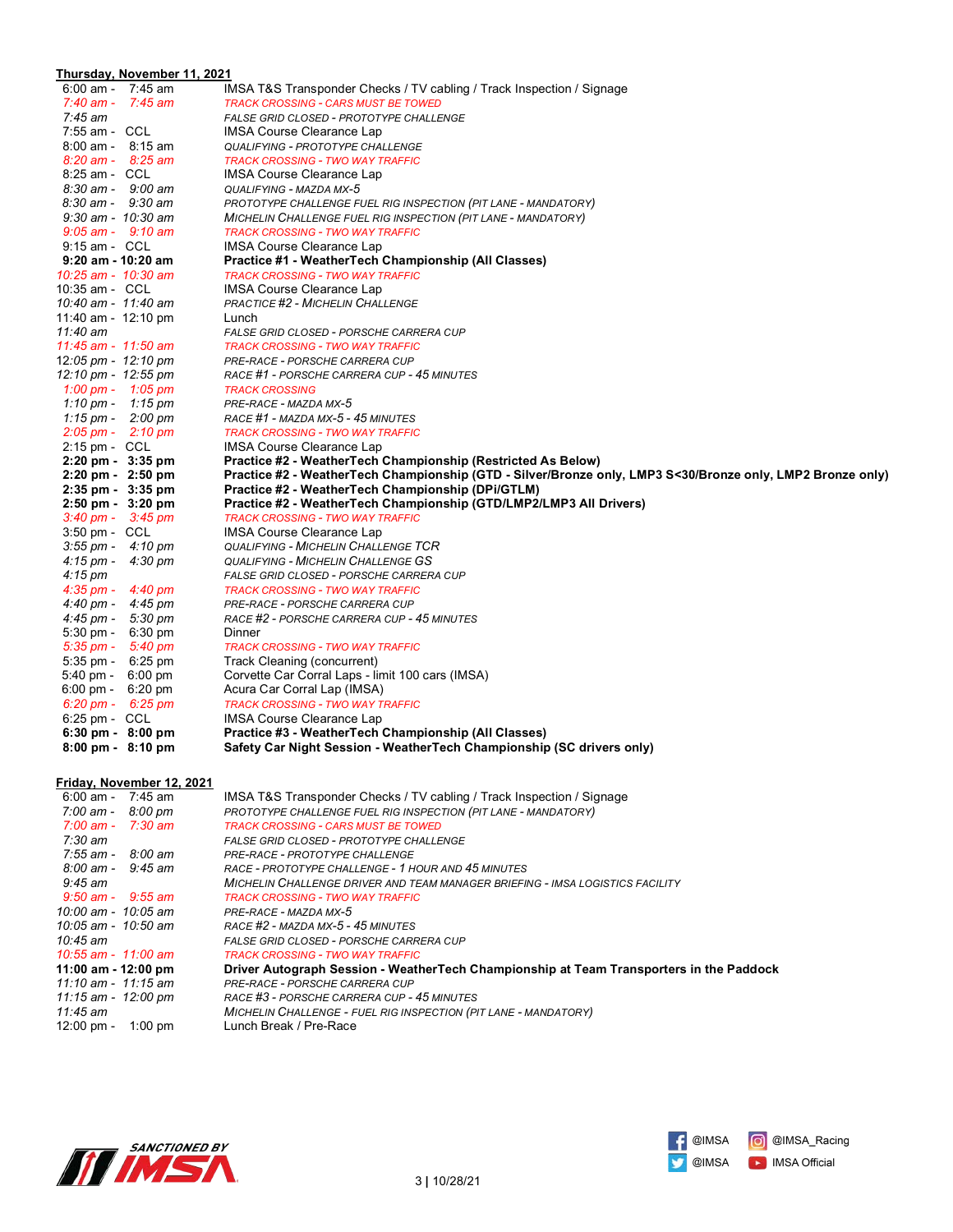#### **Friday, November 12, 2021, CONT.** *12:05 pm - 12:10 pm TRACK CROSSING - TWO WAY TRAFFIC* 12:05 pm - 12:45 pm IMSA Hot Lap Experience (by invitation only)<br>12:15 pm - 1:00 pm PRE-RACE - OPEN GRID / FAN WALK, PRESENTED *12:15 pm - 1:00 pm PRE-RACE - OPEN GRID / FAN WALK, PRESENTED BY HAGERTY - PIT LANE - MICHELIN CHALLENGE 12:50 pm - 12:55 pm TRACK CROSSING - TWO WAY TRAFFIC* **PRE-RACE FORMATION LAPS - MICHELIN CHALLENGE**  *1:10 pm - 3:10 pm RACE - FOX FACTORY 120 FOR THE IMSA MICHELIN PILOT CHALLENGE - 2 HOURS*  3:15 pm - 3:35 pm BMW Car Corral Laps - limit 100 cars (IMSA)<br>3:15 pm - 3:35 pm - Cadillac Car Corral Laps - limit 100 cars (IMS<br>3:15 pm - 3:40 pm - Track Cleaning (concurrent) Cadillac Car Corral Laps - limit 100 cars (IMSA) Track Cleaning (concurrent)  *3:35 pm - 3:40 pm TRACK CROSSING - TWO WAY TRAFFIC* 3:40 pm - CCL IMSA Course Clearance Lap<br>3:45 pm - 4:00 pm **Qualifying - WeatherTech C**<br>4:10 pm - 4:25 pm **Qualifying - WeatherTech C 3:45 pm - 4:00 pm Qualifying - WeatherTech Championship (1st GTD - Position - Silver/Bronze only) 4:10 pm - 4:25 pm Qualifying - WeatherTech Championship (2nd GTD - Points - Any Driver Except Seg. 1/GTLM - Position and Points) 4:35 pm - 4:50 pm Qualifying - WeatherTech Championship (LMP3 Position and Points - Silver <30/Bronze only) 5:00 pm - 5:15 pm Qualifying - WeatherTech Championship (LMP2 Position and Points - Bronze only/DPi Position and Points)**  *5:20 pm - 5:25 pm TRACK CROSSING* 5:25 pm - 5:45 pm - Porscheplatz Car Corral Laps - limit 100 cars (IMSA)<br>5:45 pm - Weather Tech Championship Driver & Team Mana  **5:45 pm WeatherTech Championship Driver & Team Manager Briefing - IMSA Logistics Facility** Lexus Car Corral Laps - limit 100 cars (IMSA) 6:15 pm - 7:30 pm On-Track Activity (hot track) (MRRA)

12:00 am Non- WeatherTech Championship competitors must vacate support Paddock by 12:00 midnight, Fri. Nov. 12

### **Saturday, November 13, 2021**

| $6:45$ am - $8:15$ am                 | IMSA T&S Transponder Checks / TV cabling / Track Inspection / Signage                                           |
|---------------------------------------|-----------------------------------------------------------------------------------------------------------------|
| $7:50$ am - $8:20$ am                 | On-track Media Activity, Static, T12 (cold track)                                                               |
| 8:00 am - 9:15 am                     | <b>Fuel Rig Inspection - WeatherTech Championship</b>                                                           |
| $8:20 \text{ am} - 9:00 \text{ am}$   | On-track Media Activity (hot track)                                                                             |
| $9:10$ am - CCL                       | IMSA Course Clearance Lap                                                                                       |
| $9:15$ am - $9:35$ am                 | Warm Up - WeatherTech Championship (All Classes) Cars may remain in Pit Lane                                    |
| 10:00 am - $10:30$ am                 | IMSA Hot Lap Experience (by invitation only)                                                                    |
| 10:40 am - 12:00 pm                   | WeatherTech Championship Pre-Race / Recon Lap / IMSA Hot Lap Experience (by invitation only)                    |
| 10:50 am - 11:50 am                   | WeatherTech Championship - Open Grid / Fan Walk, Presented By Hagerty and Driver Introductions - Front Straight |
| $12:00 \text{ pm} - 12:10 \text{ pm}$ | <b>WeatherTech Championship - Formation Laps</b>                                                                |
| $12:10 \text{ pm} - 10:10 \text{ pm}$ | Race - Motul Petit Le Mans for the IMSA WeatherTech SportsCar Championship - 10 Hours                           |

#### **Sunday, November 14, 2021**

8:00 am - 12:00 pm TV and T&S cabling access on-track (cold track)



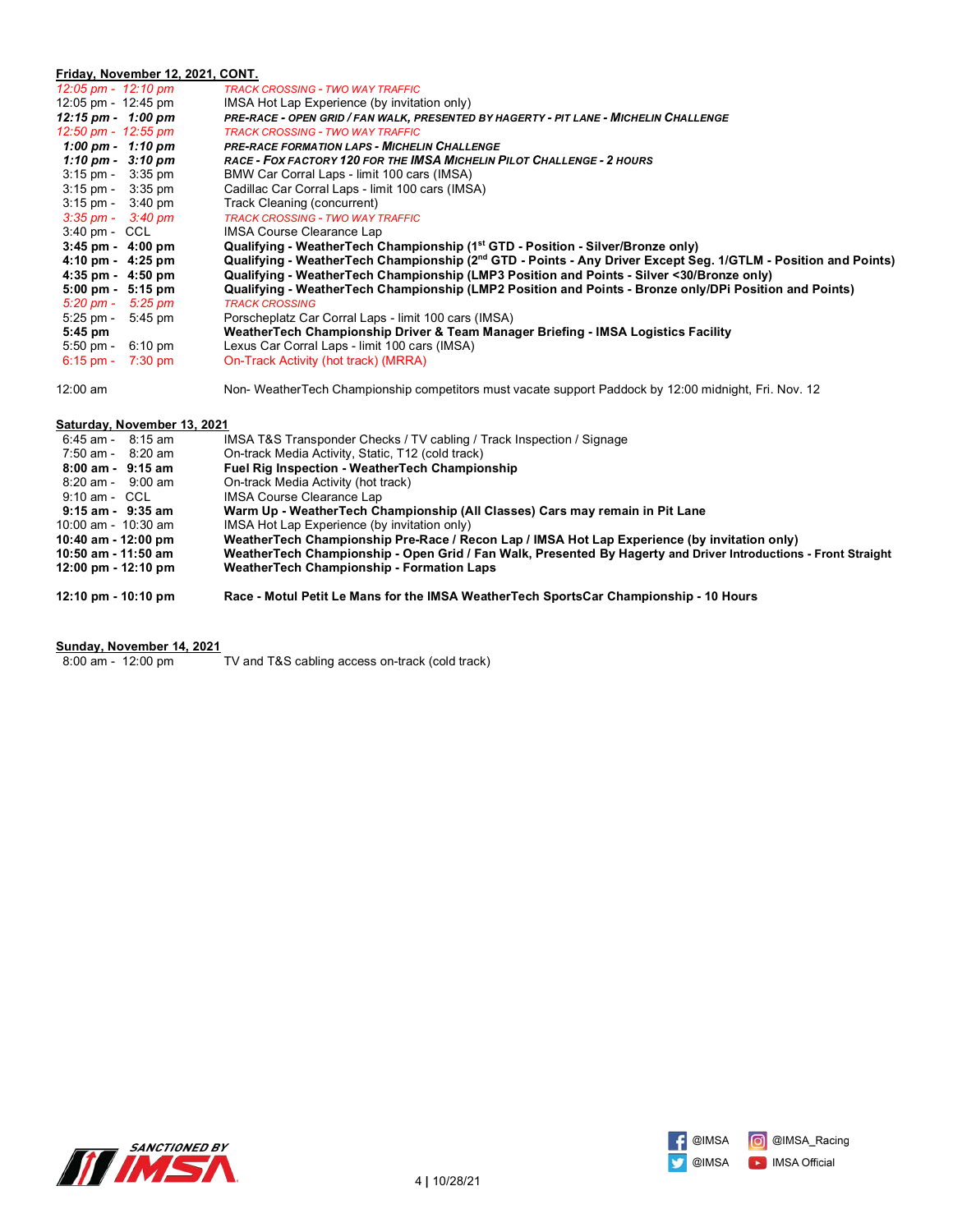### **SUPPLEMENTARY REGULATIONS**

### **GENERAL**

| $9.4.4 -$  | <b>Event Facility:</b>           | Michelin Raceway Road Atlanta<br>5300 Winder Highway<br>Braselton, GA 30517 | Ph: 770-967-6143<br>Fax: 770-967-2668 |
|------------|----------------------------------|-----------------------------------------------------------------------------|---------------------------------------|
| $9.4.7 -$  | Length of the Racetrack:         | 2.54 mile, 12-turn Road Course                                              |                                       |
| $9.4.9 -$  | Direction of the Race:           | Clockwise                                                                   |                                       |
| $9.4.10 -$ | <b>Pole Position:</b>            | On the Right, per the FIA circuit homologation                              |                                       |
| $94.20 -$  | <b>Location of Race Control:</b> | Michelin Tower, 4 <sup>th</sup> Floor                                       |                                       |
| $25.7 -$   | <b>Start Line:</b>               | On the Front Straight                                                       |                                       |
| $25.8 -$   | <b>Finish Line:</b>              | On the Front Straight                                                       |                                       |



### **IMSA WEATHERTECH SPORTSCAR CHAMPIONSHIP SUPPLEMENTARY REGULATIONS**

# **ADDITIONAL REGULATIONS**

| $9 -$      | <b>EVENT:</b>                                                                                  | The IMSA WeatherTech SportsCar Championship Race is listed on the Federation Internationale de (FIA)<br>international calendar as a Restricted Closed International Event sanctioned by IMSA and held under the IMSA<br>RULES. |                                                                                                                                                    |
|------------|------------------------------------------------------------------------------------------------|--------------------------------------------------------------------------------------------------------------------------------------------------------------------------------------------------------------------------------|----------------------------------------------------------------------------------------------------------------------------------------------------|
| $9.4.3 -$  | Name of the Event:                                                                             | <b>Motul Petit Le Mans</b>                                                                                                                                                                                                     |                                                                                                                                                    |
| $9.4.6 -$  | <b>Entries Closing:</b>                                                                        |                                                                                                                                                                                                                                | Tue., Oct. 26, 2021. Late entries per Art. 4.3.                                                                                                    |
| $9.4.11 -$ | <b>Number of Cars admitted</b><br>A. Practice sessions:<br>B. Qualifying sessions:<br>C. Race: | 45 Maximum<br>45 Maximum<br>45 Maximum                                                                                                                                                                                         |                                                                                                                                                    |
| $9.4.13 -$ | Impound:                                                                                       |                                                                                                                                                                                                                                | IMSA Paddock per the Technical Department                                                                                                          |
| $9.4.21 -$ | <b>Tire Allocation:</b>                                                                        | DPi:<br>22 sets - Medium<br>LMP2:<br>22 sets - Medium<br>18 sets - F-S8M/R-S9M<br>LMP3:<br>GTLM:<br>20 sets<br>GTD:<br>18 sets - S9M                                                                                           |                                                                                                                                                    |
| $12.9.3 -$ | <b>Official Time of Night:</b>                                                                 | 17:45                                                                                                                                                                                                                          |                                                                                                                                                    |
| $12.13 -$  | <b>Minimum Drive-Time:</b>                                                                     | DPi/GTLM:                                                                                                                                                                                                                      | Forty-five (45) minutes                                                                                                                            |
| $12.13 -$  | <b>Minimum Drive-Time:</b>                                                                     |                                                                                                                                                                                                                                | LMP2/LMP3/GTD: Two hours and Thirty minutes (2:30)                                                                                                 |
| $12.14 -$  | <b>Maximum Drive-Time:</b>                                                                     | ALL:                                                                                                                                                                                                                           | Six (6) hours maximum and no more than four (4) hours in any six (6) hours                                                                         |
| $12.15 -$  | <b>Trueman/Akin Drive-Time:</b>                                                                | LMP2/GTD:                                                                                                                                                                                                                      | Two hours and Thirty minutes (2:30)                                                                                                                |
| 19 -       | <b>Event Logistics:</b>                                                                        | Exclusively under the direction of and assigned by IMSA. Refer to schedule for Series Paddock load-in times.                                                                                                                   |                                                                                                                                                    |
|            | Staging:                                                                                       |                                                                                                                                                                                                                                | Transporter staging is at Lanier Raceplex across Winder Highway from MRRA. Transporters must not arrive<br>prior to 12:00 pm (noon), Sat., Nov. 6. |
|            | Load-In:                                                                                       |                                                                                                                                                                                                                                | Drivers must be at truck and monitoring CB channel 40, no later than 30 minutes prior to load-in start.                                            |
|            | Load-Out:                                                                                      |                                                                                                                                                                                                                                | All transporters must vacate the Paddock by Sun., Nov. 14 at 5:00 pm.                                                                              |
| $22.3.2 -$ | <b>Headlights/Taillights:</b>                                                                  | Headlights and taillights required during periods of darkness.                                                                                                                                                                 |                                                                                                                                                    |
|            | 22.3.10 - Data Logger:                                                                         | Each Entrant receives two (2) IMSA Data Logger memory sticks at the Team Manager Briefing. Data sticks are<br>assigned to specific Cars and are labeled accordingly.                                                           |                                                                                                                                                    |
|            |                                                                                                | During in-Race pit stop service, Entrants must exchange the IMSA Data Logger memory stick per the following<br>schedule:                                                                                                       |                                                                                                                                                    |
|            |                                                                                                |                                                                                                                                                                                                                                | First exchange: Between Race hour 2 and 4.                                                                                                         |

Second exchange: Between Race hour 6 and 8.



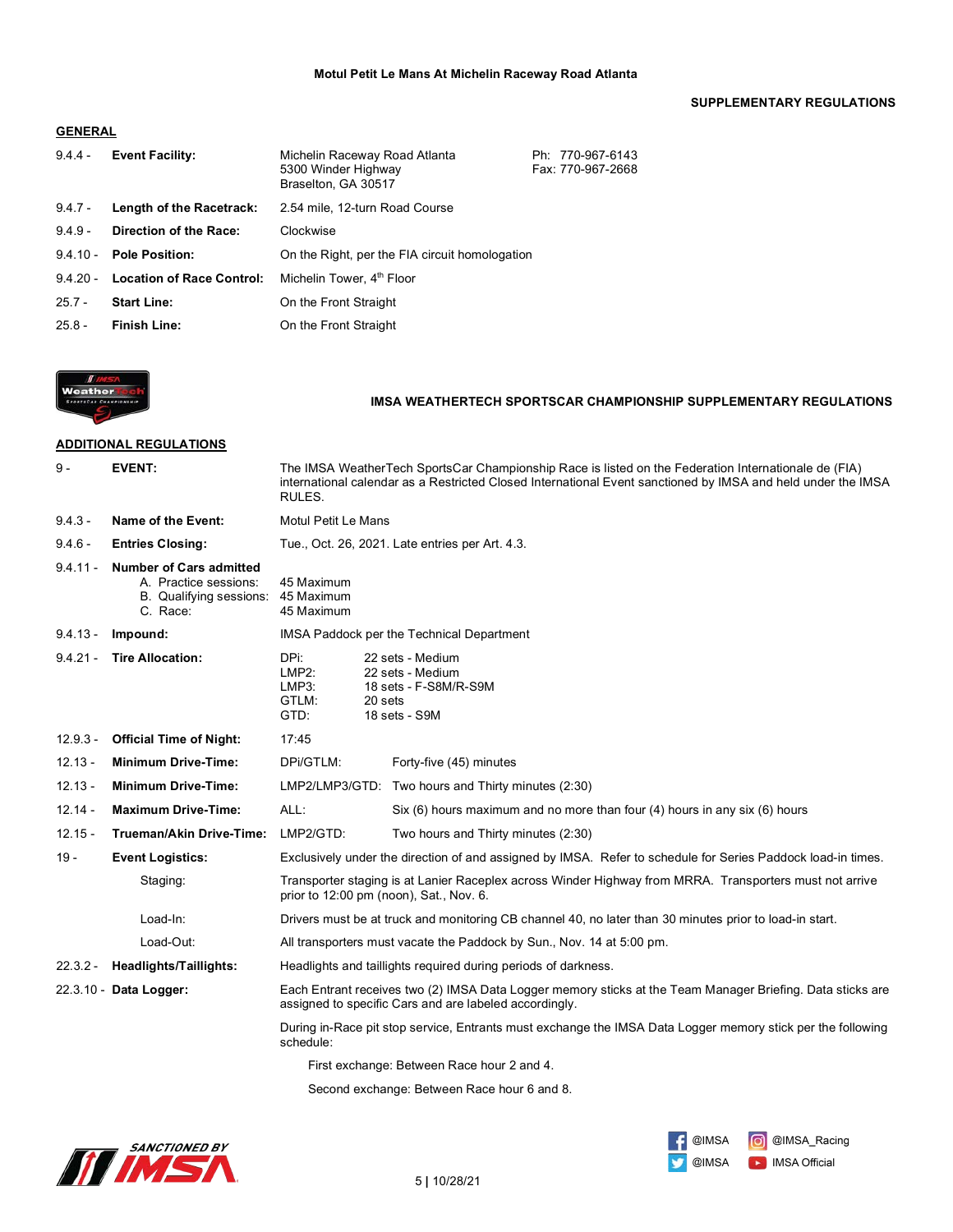Entrants are responsible to ensure the exchanged IMSA Data Logger memory sticks are properly seated and secured. Failure to properly install and secure the IMSA Data Logger memory stick may require additional service as directed by IMSA.

Within thirty (30) minutes of the IMSA Data Logger memory stick exchanges during the Race, Entrant must present the IMSA Data Logger memory stick to an IMSA Official at the IMSA Timing Stand located on the cold side of pit lane near start/finish.

After the First exchange, the IMSA Data Logger memory stick is downloaded at the IMSA Timing Stand and immediately returned to Entrant for the required Second exchange.

The IMSA Data Logger memory stick removed and presented from the Second exchange is retained by IMSA.

Within thirty (30) minutes of the conclusion of the Race (or upon retirement from the Race), Entrant must present the final IMSA Data Logger memory stick at the IMSA Technical Inspection trailer.

Entrants are responsible for replacement costs for lost or damaged IMSA Data Logger memory sticks.

All other IMSA Data Logger regulations apply.

#### 22.3.11.A - **Barometric Table:**

| <b>Session</b> | <b>Barometer Reading / IM Send Time</b>  | <b>Enforcement Time</b> |
|----------------|------------------------------------------|-------------------------|
| Practice (all) | 5 minutes prior to Green Flag            | Green Flag              |
| Qualifying     | 5 minutes prior to Green Flag            | Green Flag              |
| Race Start     | 5 minutes prior to release for Recon Lap | Green Flag              |
| Race Update 1  | 4:10 (Race time)                         | 4:15 (Race time)        |
| Race Update 2  | 8:10 (Race time)                         | 8:15 (Race time)        |

#### 47.7 - **Alternate Day:** If it is required to resume a stopped competition on an alternate day, that day is Sun., Nov. 14, 2021.

**MICHELIN** PILOT CHALLENGE

#### **IMSA MICHELIN PILOT CHALLENGE SUPPLEMENTARY REGULATIONS**

### **ADDITIONAL REGULATIONS**

| $9 -$                             | <b>EVENT:</b>                                                                                  | The IMSA Michelin Pilot Challenge at Michelin Raceway Road Atlanta is sanctioned by IMSA and held under<br>the IMSA RULES.                                                                                                                        |  |
|-----------------------------------|------------------------------------------------------------------------------------------------|---------------------------------------------------------------------------------------------------------------------------------------------------------------------------------------------------------------------------------------------------|--|
| $9.4.3 -$                         | Name of the Event:                                                                             | Fox Factory 120 at Michelin Raceway Road Atlanta                                                                                                                                                                                                  |  |
| $9.4.6 -$                         | <b>Entries Closing:</b>                                                                        | Tue., Oct. 26, 2021. Late entries per Art. 4.3.                                                                                                                                                                                                   |  |
| $9.4.11 -$                        | <b>Number of Cars admitted</b><br>A. Practice sessions:<br>B. Qualifying sessions:<br>C. Race: | 60 Maximum<br>60 Maximum<br>60 Maximum                                                                                                                                                                                                            |  |
| $9.4.13 -$                        | Impound:                                                                                       | IMSA Technical Compound in the Paddock per the Technical Department                                                                                                                                                                               |  |
| $9.4.21 -$                        | <b>Tire Allocation:</b>                                                                        | GS:<br>5 sets - S9M<br>TCR:<br>$4 \text{ sets} - \text{S}9M +$                                                                                                                                                                                    |  |
| $12.13 -$                         | <b>Minimum Drive-Time:</b>                                                                     | Forty (40) minutes                                                                                                                                                                                                                                |  |
| $12.14 -$                         | <b>Maximum Drive-Time:</b>                                                                     | Eighty (80) minutes                                                                                                                                                                                                                               |  |
| $19 -$<br><b>Event Logistics:</b> |                                                                                                | Exclusively under the direction of and assigned by IMSA. Refer to schedule for Series Paddock load-in times.                                                                                                                                      |  |
|                                   | Staging:                                                                                       | Transporter staging is at Lanier Raceplex across Winder Highway from MRRA. Transporters must not arrive<br>prior to 12:00 pm (noon), Sat., Nov. 6.                                                                                                |  |
|                                   | Load-In:                                                                                       | Drivers must be at truck and monitoring CB channel 40, no later than 30 minutes prior to load-in start.                                                                                                                                           |  |
|                                   | Load-Out:                                                                                      | Competitors must vacate the support Paddock by 12:00 am (midnight), Fri., Nov. 12.                                                                                                                                                                |  |
| <b>IMPC Data:</b>                 |                                                                                                | GS Data:                                                                                                                                                                                                                                          |  |
|                                   |                                                                                                | GS Entrants must comply with the following requirements as related to Teams' logger data following the<br>conclusion of each session.<br>All Qualifying and Race data from Team's datalogger must be transferred to the designated ShareFile<br>٠ |  |
|                                   |                                                                                                | location within 30 minutes at the end of Qualifying and the Race.                                                                                                                                                                                 |  |
|                                   |                                                                                                | Team data must not be password protected and available for IMSA technical staff to easily access<br>after upload.                                                                                                                                 |  |
|                                   |                                                                                                | Place all data files in the appropriate Event folder inside Team folder when uploading to ShareFile.<br>٠                                                                                                                                         |  |





**D** IMSA Official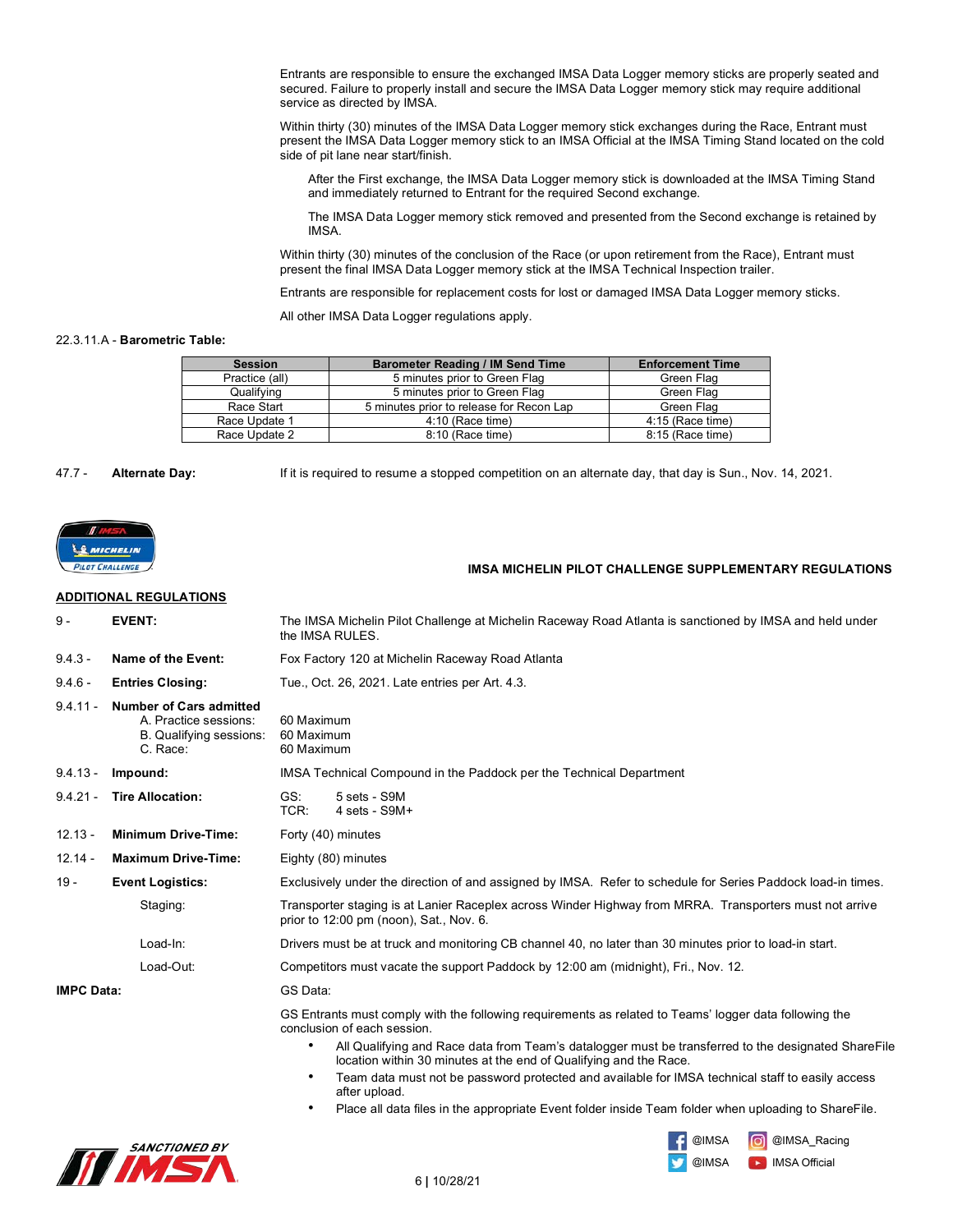- If a Car is in impound, a single data stick will be provided for Team and Manufacturer representative to place BOTH sets of data on a single stick.
	- Team Logger and ECU logger data must be placed into separate folders.
	- Both folders must be placed within under the Team's Race data folder.
	- Manufacturer must provide ECU data to IMSA will all security information (i.e. password protection) to access.
	- Data Stick must be returned to IMSA technical staff prior to the Car being permitted to leave impound.

Noncompliance may result in the following Minimum Penalties:

- Stop plus five (5) minutes.
- Un-served Penalties from one Practice carry over to the following Practice session.
- A Penalty assessed during qualifying may result in qualifying times disallowed.

TCR Data Cards:

• Entrants must swap data cards within 30 minutes following the end of each session at the IMPC inspection area.

Noncompliance may result in the following Minimum Penalties:

- Stop plus five (5) minutes.
- Un-served Penalties from one Practice carry over to the following Practice session.
- A Penalty assessed during qualifying may result in qualifying times disallowed.



|                                   |                                                                                                | PORSCHE CARRERA CUP NORTH AMERICA SUPPLEMENTARY REGULATIONS                                                                                                                                                              |
|-----------------------------------|------------------------------------------------------------------------------------------------|--------------------------------------------------------------------------------------------------------------------------------------------------------------------------------------------------------------------------|
|                                   | <b>ADDITIONAL REGULATIONS</b>                                                                  |                                                                                                                                                                                                                          |
| 9 -                               | <b>EVENT:</b>                                                                                  | Rounds 14, 15 and 16 of the Porsche Carrera Cup North America at Michelin Raceway Road Atlanta are<br>sanctioned by IMSA and held under the IMSA RULES.                                                                  |
| $9.4.6 -$                         | <b>Entries Closing:</b>                                                                        | Tue., Oct. 26, 2021. Late entries per Art. 4.3.                                                                                                                                                                          |
| $9.4.11 -$                        | <b>Number of Cars admitted</b><br>A. Practice sessions:<br>B. Qualifying sessions:<br>C. Race: | 50 Maximum<br>50 Maximum<br>50 Maximum                                                                                                                                                                                   |
| $9.4.13 -$                        | Impound:                                                                                       | IMSA Technical Compound in the Paddock adjacent to the exit from pit lane per the Technical Department                                                                                                                   |
| $19 -$                            | <b>Event Logistics:</b>                                                                        | Exclusively under the direction of and assigned by IMSA. Refer to schedule for Series Paddock load-in times.                                                                                                             |
|                                   | Staging:                                                                                       | Transporter staging is at Lanier Raceplex across Winder Highway from MRRA. Transporters must not arrive<br>prior to 12:00 pm (noon), Sat., Nov. 6.                                                                       |
|                                   | Load-In:                                                                                       | Drivers must be at truck and monitoring CB channel 40, no later than 30 minutes prior to load-in start.                                                                                                                  |
|                                   | Load-Out:                                                                                      | Competitors must vacate the support Paddock by 12:00 am (midnight), Fri., Nov. 12.                                                                                                                                       |
| $40 -$<br>Starting Grid, Race #3: |                                                                                                | The starting positions for Race #3 are determined by either the third-fastest lap achieved by each Car during<br>the same qualifying Session or by the fastest lap achieved by each Car in Race #2, whichever is faster. |



 **IDEMITSU MAZDA MX-5 CUP PRESENTED BY BFGOODRICH TIRES SUPPLEMENTARY REGULATIONS**

| <b>ADDITIONAL REGULATIONS</b> |                                                                                                       |                                                                                                                                                                         |  |  |
|-------------------------------|-------------------------------------------------------------------------------------------------------|-------------------------------------------------------------------------------------------------------------------------------------------------------------------------|--|--|
| 9 -                           | <b>EVENT:</b>                                                                                         | Rounds 13 and 14 of the Idemitsu Mazda MX-5 Cup Presented By BFGoodrich Tires at Michelin Raceway<br>Road Atlanta are sanctioned by IMSA and held under the IMSA RULES. |  |  |
| $9.4.6 -$                     | <b>Entries Closing:</b>                                                                               | Tue., Oct. 26, 2021. Late entries per Art. 4.3.                                                                                                                         |  |  |
| $9.4.11 -$                    | <b>Number of Cars admitted</b><br>A. Practice sessions:<br><b>B.</b> Qualifying sessions:<br>C. Race: | 50 Maximum<br>50 Maximum<br>50 Maximum                                                                                                                                  |  |  |
| $9.4.13 -$                    | Impound:                                                                                              | IMSA Challenge / Single-Make Series Trailer in the Paddock per the Technical Department.                                                                                |  |  |
| $19 -$                        | <b>Event Logistics:</b>                                                                               | Exclusively under the direction of and assigned by IMSA. Refer to schedule for Series Paddock load-in times.                                                            |  |  |
|                               | <i>SANCTIONED BY</i>                                                                                  | രി<br>@IMSA Racing<br>@IMSA<br>@IMSA<br><b>IMSA Official</b><br><b>SEC</b>                                                                                              |  |  |

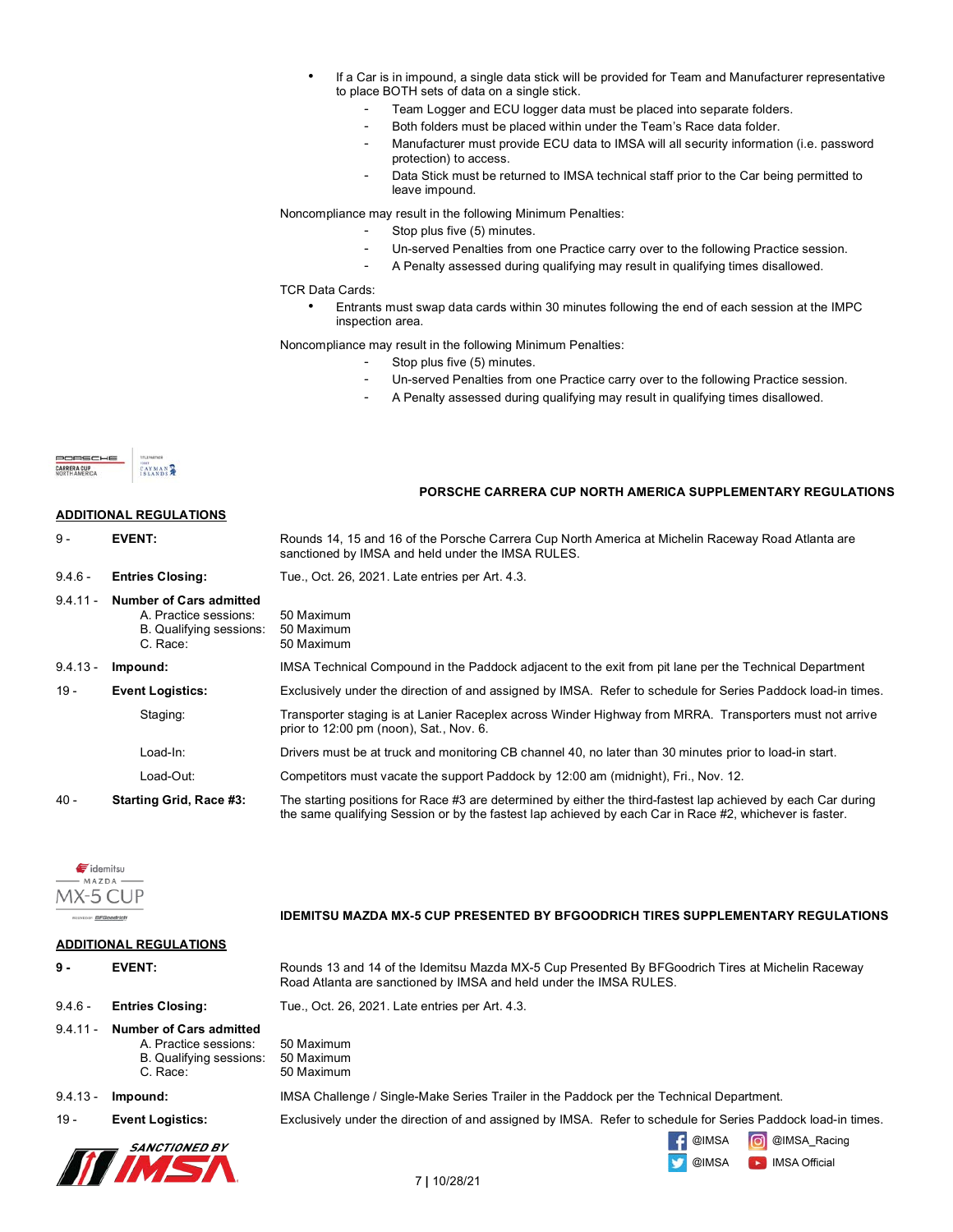| Staging:  | Transporter staging is at Lanier Raceplex across Winder Highway from MRRA. Transporters must not arrive<br>prior to $12:00$ pm (noon), Sat., Nov. 6. |
|-----------|------------------------------------------------------------------------------------------------------------------------------------------------------|
| Load-In:  | Drivers must be at truck and monitoring CB channel 40, no later than 30 minutes prior to load-in start.                                              |
| Load-Out: | Competitors must vacate the support Paddock by 12:00 am (midnight), Fri., Nov. 12.                                                                   |



# **ADDITIONAL REGULATIONS**

# **IMSA PROTOTYPE CHALLENGE SUPPLEMENTARY REGULATIONS**

| $9 -$                                                                                                | <b>EVENT:</b>                                                                           | Round 6 of the IMSA Prototype Challenge at Michelin Raceway Road Atlanta is sanctioned by IMSA and held<br>under the IMSA RULES. |  |  |
|------------------------------------------------------------------------------------------------------|-----------------------------------------------------------------------------------------|----------------------------------------------------------------------------------------------------------------------------------|--|--|
| $9.4.6 -$                                                                                            | <b>Entries Closing:</b>                                                                 | Tue., Oct. 26, 2021. Late entries per Art. 4.3.                                                                                  |  |  |
| $9.4.11 -$                                                                                           | Number of Cars admitted<br>A. Practice sessions:<br>B. Qualifying sessions:<br>C. Race: | 50 Maximum<br>50 Maximum<br>50 Maximum                                                                                           |  |  |
| $9.4.13 -$                                                                                           | Impound:                                                                                | <b>IMSA Technical Center.</b>                                                                                                    |  |  |
| $9.4.21 -$                                                                                           | <b>Tire Allocation:</b>                                                                 | LMP3:<br>5 sets - S8M/S9M                                                                                                        |  |  |
| $12.13 -$                                                                                            | <b>Minimum Drive-Time:</b>                                                              | Forty (40) Minutes                                                                                                               |  |  |
| $12.14 -$                                                                                            | <b>Maximum Drive-Time:</b>                                                              | N/A                                                                                                                              |  |  |
| $19 -$<br><b>Event Logistics:</b><br>Staging:<br>prior to 12:00 pm (noon), Sat., Nov. 6.<br>Load-In: |                                                                                         | Exclusively under the direction of and assigned by IMSA. Refer to schedule for Series Paddock load-in times.                     |  |  |
|                                                                                                      |                                                                                         | Transporter staging is at Lanier Raceplex across Winder Highway from MRRA. Transporters must not arrive                          |  |  |
|                                                                                                      |                                                                                         | Drivers must be at truck and monitoring CB channel 40, no later than 30 minutes prior to load-in start.                          |  |  |
|                                                                                                      | Load-Out:                                                                               | Competitors must vacate the support Paddock by 12:00 am (midnight), Fri., Nov. 12.                                               |  |  |
|                                                                                                      | <b>Pit Lane Distance:</b>                                                               | 22,706 inches                                                                                                                    |  |  |
| 35.1.5 / 37.4.6.A - Pit Stop Time:                                                                   |                                                                                         | One Hundred Five (105) Seconds                                                                                                   |  |  |

### **GENERAL - EVENT / TRACK INFORMATION - ALL SERIES**

3.7.2 - **Driver Deadline/Fee:** CoB Tue., Oct. 26. Until CoB Fri., Nov. 5, an expediting fee is charged. No applications (or related documents) processed after CoB Fri., Nov. 5.

4.3.6 - **Event Confirmations:** Event Confirmation Declarations must be submitted via TIMS no later than 4:00 pm est, Mon., Nov. 1. \$500 is charged for late Declarations or Driver changes made after this deadline until the close of Sporting Checks. Driver changes after close of Sporting Checks per Art. 11.2.1.A.

9.4.14.A - **Fuel Schedule:** The VP depot is located in the IWSC Paddock at the pit-out end. VP will deliver fuel to each Team's pit box prior to the Event load-in. To redirect delivery to the Team's garage, please contact VP in advance of the Event.

9.4.16 - **Driver & TM Briefings:** The on-site briefings are for the listed participants only, and are not mandatory. Please maintain social distancing and proper PPE.

**A. Roster Deadline:** Corporate Member COVID Event Rosters are due by Fri., Nov. 5 by 5:00 pm est.

 **B. Screening Process:** Pit Lane access is now restricted to Essential Personnel and Guests. There is no longer a cap on the number of eligible participants per Event Roster. Only participants with a valid Annual Credential or Single Event Credential (SEC) are eligible to be placed on an Event Roster. An Event Roster of all Essential Personal/Guests must still be submitted through MERG by going to: COVID-19 Roster. Approved participants must electronically complete HIPAA Waiver, COVID-19 Waiver and Event COVID-19 Questionnaire. Upon completion, participant receives an approval text validating Event entry. QR codes for Event Entry are no longer used. Validated participants must have the approval text with Annual Credential or SEC for Event entry. There is no longer on-site scanning, and stickers for credentials are not required.

 **C. IMSA Transporters:** The IMSA Transporters will be accessible. Please enter the doors labeled "in" and "out" appropriately, and follow all Instructions listed outside the transporters. While waiting to enter, please respect social distancing outside of the transporters. Please keep crew member visits to a minimum.



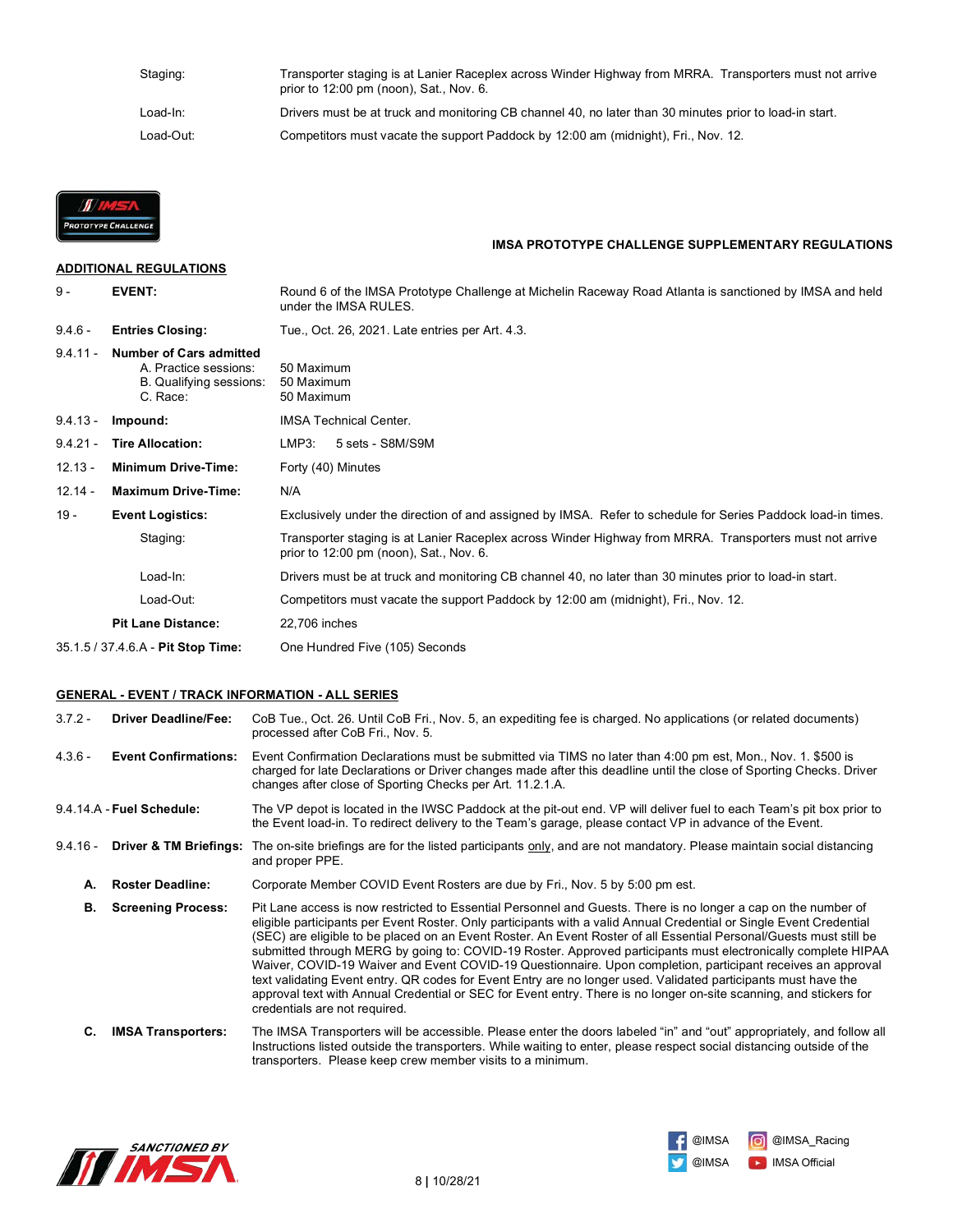### **GENERAL - EVENT / TRACK INFORMATION - ALL SERIES, CONT.**

| D.  | <b>Driver/TM Briefing:</b>    | Briefings distributed Nov. 9.<br>It will be available on the Event page of the Competitor website.<br>For questions regarding the briefing please contact the following as appropriate:<br>Beaux Barfield - IWSC & IMPC Racing Related, bbarfield@imsa.com or 832-260-1032<br>Todd Snyder - IPC Racing Related, tsnyder@imsa.com or 860-248-9115<br>Randy Buck - PCCNA & Mazda MX-5 Racing Related, randalbuck@imsa.com or 415-298-7018<br>Geoff Carter - Sr. Dir. Series Platforms, <i>gcarter@imsa.com</i> or 386-868-6624<br>Michael Murphy - IMPC Series Manager, mmurphy@imsa.com or 386-872-2857<br>Jeff Mishtawy - PCCNA Series Manager, <i>imishtawy@imsa.com</i> or 386-235-5756<br>Keith Dalton - Mazda MX-5 Series Manager, kdalton@andersenpromotions.net or 863-381-1942<br>Paul Walter - Sporting Regulations, pwalter@imsa.com or 614-598-6783<br>David Pees - Timing and Scoring, dpees@imsa.com or 386-308-8866<br>Mike Neely - Paddock Logistics, mneely@imsa.com or 386-308-8933<br>Eric Haverson - Technical, ehaverson@imsa.com or 386-562-7214<br>Tracy Sanderson - Medical, tsanderson@imsa.com or 813-486-4854 |  |  |
|-----|-------------------------------|----------------------------------------------------------------------------------------------------------------------------------------------------------------------------------------------------------------------------------------------------------------------------------------------------------------------------------------------------------------------------------------------------------------------------------------------------------------------------------------------------------------------------------------------------------------------------------------------------------------------------------------------------------------------------------------------------------------------------------------------------------------------------------------------------------------------------------------------------------------------------------------------------------------------------------------------------------------------------------------------------------------------------------------------------------------------------------------------------------------------------------------|--|--|
| Е.  | <b>Track Walk:</b>            | The Track Walk is walk only. Must not embark later than 45 minutes remaining. Please maintain social distancing<br>and proper PPE.                                                                                                                                                                                                                                                                                                                                                                                                                                                                                                                                                                                                                                                                                                                                                                                                                                                                                                                                                                                                     |  |  |
| F.  | Pre-Race:                     | Please refer to the respective series MxM, distributed prior to the Race.                                                                                                                                                                                                                                                                                                                                                                                                                                                                                                                                                                                                                                                                                                                                                                                                                                                                                                                                                                                                                                                              |  |  |
| G.  | Post-Race:                    | Please refer to the respective series MxM, distributed prior to the Race.                                                                                                                                                                                                                                                                                                                                                                                                                                                                                                                                                                                                                                                                                                                                                                                                                                                                                                                                                                                                                                                              |  |  |
| 1.  | <b>Nitrogen Supply:</b>       | Airgas is the exclusive nitrogen supplier, motorsports@airgas.com or 800-367-4273.                                                                                                                                                                                                                                                                                                                                                                                                                                                                                                                                                                                                                                                                                                                                                                                                                                                                                                                                                                                                                                                     |  |  |
| 2.  |                               | Motorsports Ministries: Terry Borcheller, terryborcheller@aol.com or 678-677-5861.                                                                                                                                                                                                                                                                                                                                                                                                                                                                                                                                                                                                                                                                                                                                                                                                                                                                                                                                                                                                                                                     |  |  |
| 3.  | Telephone/Internet:           | IMSA Dedicated Internet (IDI) for Pit Lane or Paddock, contact dpees@imsa.com or 386-308-8866. Michelin<br>Raceway Road Atlanta, 770-967-6143.                                                                                                                                                                                                                                                                                                                                                                                                                                                                                                                                                                                                                                                                                                                                                                                                                                                                                                                                                                                         |  |  |
| 4.  | Security:                     | EKG Security, Ken Grogan, kenwgrogan@gmail.com or 404-787-6862.                                                                                                                                                                                                                                                                                                                                                                                                                                                                                                                                                                                                                                                                                                                                                                                                                                                                                                                                                                                                                                                                        |  |  |
| 5.  | <b>Team Food Service:</b>     | Scheper Event Group for box meal options. Kaitlin Scheper, kaitlin@schepereventgroup.com 843-812-7021.                                                                                                                                                                                                                                                                                                                                                                                                                                                                                                                                                                                                                                                                                                                                                                                                                                                                                                                                                                                                                                 |  |  |
| 6.  | Catering/Hospitality:         | Proof of the Pudding, Susie Witte, switte@proofpudding.com or 404-587-7642.                                                                                                                                                                                                                                                                                                                                                                                                                                                                                                                                                                                                                                                                                                                                                                                                                                                                                                                                                                                                                                                            |  |  |
| 7.  | <b>Motorhomes:</b>            | Joyce Smith, jsmith@roadatlanta.com or 678-693-4270. Form available at imsacompetitors.com.                                                                                                                                                                                                                                                                                                                                                                                                                                                                                                                                                                                                                                                                                                                                                                                                                                                                                                                                                                                                                                            |  |  |
| 8.  | <b>Equipment Rental:</b>      | Eva Gregory, egregory@roadatlanta.com or 678-693-4222.                                                                                                                                                                                                                                                                                                                                                                                                                                                                                                                                                                                                                                                                                                                                                                                                                                                                                                                                                                                                                                                                                 |  |  |
| 9.  | <b>Truck Washing:</b>         | SE Mobile Detail, Chris Kessler, ckessler960@yahoo.com or 404-406-3355.                                                                                                                                                                                                                                                                                                                                                                                                                                                                                                                                                                                                                                                                                                                                                                                                                                                                                                                                                                                                                                                                |  |  |
| 10. | <b>Golf Cart Rentals:</b>     | Custom Golf Carts, Online link, http://www.roadatlanta.com/fan-guide/golfcartrental, or Betty at 678-447-1475.                                                                                                                                                                                                                                                                                                                                                                                                                                                                                                                                                                                                                                                                                                                                                                                                                                                                                                                                                                                                                         |  |  |
|     | 11. Pit Vehicles:             | ATV's / Motorcycles / Pit Vehicles / Golf Carts: A liability waiver must be obtained and signed in front of an IMSA or<br>MRRA registration staff member during operating hours. Upon signing, an appropriate sticker(s) is issued permitting<br>vehicle to be used on MRRA property. Vehicles without the appropriate sticker will be impounded. Road-licensed<br>vehicles not subject to this process but must have a proper parking sticker.                                                                                                                                                                                                                                                                                                                                                                                                                                                                                                                                                                                                                                                                                        |  |  |
|     |                               | Unlicensed Motorcycles, Scooters, ATV's and Off Road Vehicles under 125cc prohibited on the premises.<br>All licensed vehicles must purchase proper parking sticker before entering the gate.                                                                                                                                                                                                                                                                                                                                                                                                                                                                                                                                                                                                                                                                                                                                                                                                                                                                                                                                          |  |  |
|     | 12. False Grid:               | IWSC: West end of Paddock at Pit-In end of infield pit lane.<br>IMPC, LST, PCCNA and MX-5: Near tower pit lane Pit-Out, adjacent to the Tech Building.                                                                                                                                                                                                                                                                                                                                                                                                                                                                                                                                                                                                                                                                                                                                                                                                                                                                                                                                                                                 |  |  |
|     | 13. Pit Lane Equipment:       | Hard panels inside the tent and/or flooring are prohibited. The following procedures must be adhered to on pit lane and<br>within the pit lane area:                                                                                                                                                                                                                                                                                                                                                                                                                                                                                                                                                                                                                                                                                                                                                                                                                                                                                                                                                                                   |  |  |
|     | prohibited.                   | The paved area behind the pit boxes back to the wall/fence must remain a clear fire lane at all times. Heaters of any type                                                                                                                                                                                                                                                                                                                                                                                                                                                                                                                                                                                                                                                                                                                                                                                                                                                                                                                                                                                                             |  |  |
| 15. | <b>Spotter Information:</b>   | No access to the roof of the Michelin Tower.                                                                                                                                                                                                                                                                                                                                                                                                                                                                                                                                                                                                                                                                                                                                                                                                                                                                                                                                                                                                                                                                                           |  |  |
| 16. | <b>Beacon Location:</b>       | Driver's Right, Start/Finish                                                                                                                                                                                                                                                                                                                                                                                                                                                                                                                                                                                                                                                                                                                                                                                                                                                                                                                                                                                                                                                                                                           |  |  |
| 17. | <b>Facility Restrictions:</b> | See Michelin Raceway Road Atlanta information at <i>imsacompetitors.com</i> .                                                                                                                                                                                                                                                                                                                                                                                                                                                                                                                                                                                                                                                                                                                                                                                                                                                                                                                                                                                                                                                          |  |  |
| 18. | <b>Parking Procedure:</b>     | TBC.                                                                                                                                                                                                                                                                                                                                                                                                                                                                                                                                                                                                                                                                                                                                                                                                                                                                                                                                                                                                                                                                                                                                   |  |  |
| 19. |                               | <b>Additional Information:</b> Additional maps, forms and information specific to this Event at imsacompetitors.com.                                                                                                                                                                                                                                                                                                                                                                                                                                                                                                                                                                                                                                                                                                                                                                                                                                                                                                                                                                                                                   |  |  |
| 20. | <b>Track Shipping:</b>        | Packages or mail sent to circuit can be picked up in Garage Bays 10-11-12.<br>Packages must be addressed as follows:                                                                                                                                                                                                                                                                                                                                                                                                                                                                                                                                                                                                                                                                                                                                                                                                                                                                                                                                                                                                                   |  |  |
|     |                               | Team or Company Name / Contact Name & Cell Phone Number / Series<br>Michelin Raceway Road Atlanta<br>5300 Winder Highway<br>Braselton, GA 30517                                                                                                                                                                                                                                                                                                                                                                                                                                                                                                                                                                                                                                                                                                                                                                                                                                                                                                                                                                                        |  |  |



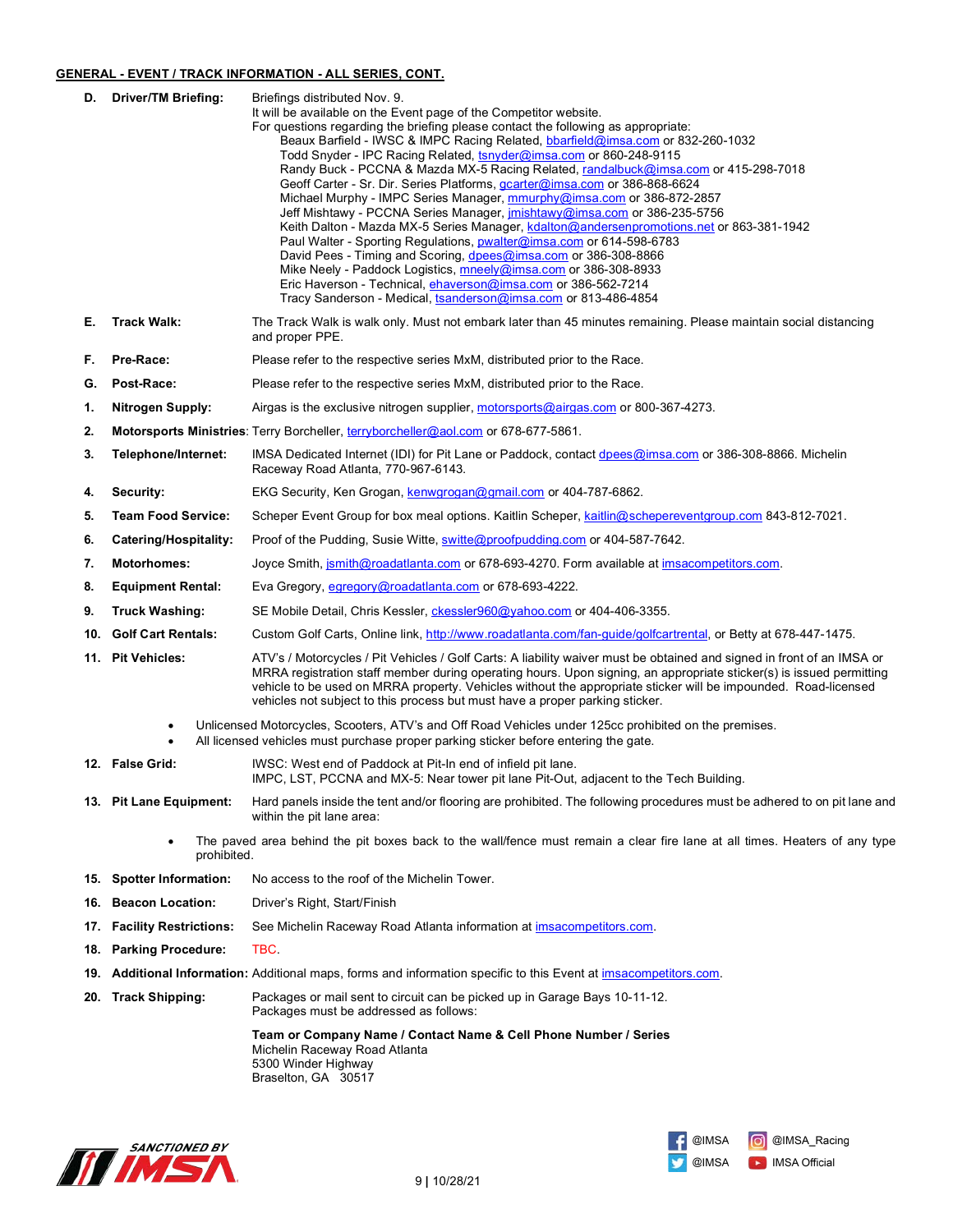### **MEDICAL INFORMATION**

**FACILTY MEDICAL CENTER**: The Infield Care Center is part of the "Medical Center" facility located driver's left, T12, at pit-in, next to the tower. Operating Hours on P1. For after-hours medical, dial 911.

| <b>HOSPITAL INFORMATION:</b> Local/General Hospital: |                        | (5.6 miles) Northeast Georgia Medical Ctr. Braselton, 1400 River Pl., Braselton, GA 30517<br>Main: 770-848-8000, ED: 770-848-1200                                                            |
|------------------------------------------------------|------------------------|----------------------------------------------------------------------------------------------------------------------------------------------------------------------------------------------|
|                                                      | Trauma Ctr. L2:        | (13.7 miles) Northeast Georgia Medical Center Gainesville<br>743 Spring Street NE, Gainesville, GA 30501<br>Main: 770-219-9000. ED: 770-219-6490                                             |
|                                                      | Trauma Ctr. L1 (Burn): | (53.5 miles) Grady Memorial Hospital, 80 Jesse Hill Jr. Drive SE, Atlanta, GA 30303<br>Main: 404-616-1000, ED: 404-616-2030, Burn Unit: 404-616-9855                                         |
| <b>PHARMACY INFORMATION:</b>                         |                        | CVS, (4 miles) 4025 Winder Hwy., Flowery Branch, GA 30542<br>Main: 404-965-1979, M-F 9:00am - 9:00pm, Sat. & Sun. 10:00am - 6:00pm                                                           |
|                                                      |                        | Braselton Pharmacy, (4.7 miles) 5745 Old Winder Hwy., Braselton, GA 30517<br>Main: 770-967-7000, M-F 9:00am - 6:00pm, Sat. 9:00am - 2:00pm Sun. Closed                                       |
|                                                      |                        | CVS, (7.7 miles) 7395 Spouts Spring Rd. Flowery Branch, GA 30542<br>Main: 770-965-1037, M-F 9:00am - 9:00pm, Sat. 9:00am - 6:00pm, Sun. 10:00am - 6:00pm                                     |
|                                                      |                        | Publix Pharmacy, (8.2 miles) 2095 GA Hwy 211 NW, Braselton, GA 30517<br>Main: 678-425-6206, M-F 9:00am - 9:00pm, Sat. 9:00am - 7:00pm, Sun. 11:00am - 6:00pm<br>Closed daily 2:00pm - 3:00pm |

#### **MICHELIN**





#### **Michelin Tire Usage Requirements**

IWSC DPi:

https://www.imsa.com/wp-content/uploads/sites/32/2021/10/04/Revision-to-DPi\_LMP2-CAT2-Tire-Usage-Conditions-MMTB\_IWSC\_2021\_06.pdf

IWSC LMP2:

https://www.imsa.com/wp-content/uploads/sites/32/2021/10/04/Revision-to-DPi\_LMP2-CAT2-Tire-Usage-Conditions-MMTB\_IWSC\_2021\_06.pdf

#### IWSC LMP3:

https://www.imsa.com/wp-content/uploads/sites/32/2021/09/28/2021-Michelin-LMP3-Camber-Pressure-Limits-for-IMSA-non\_Daytona-v1-9- Nov-2020.pdf

IWSC GTLM: Not applicable

### IWSC GTD:

https://www.imsa.com/wp-content/uploads/sites/32/2021/09/28/2021-Michelin-Camber-Pressure-Limits-for-IMSA-except-Daytona-V5.pdf

#### IMPC GS:

https://www.imsa.com/wp-content/uploads/sites/32/2021/09/28/2021-Michelin-Camber-Pressure-Limits-for-IMSA-except-Daytona-V5.pdf

#### IMPC TCR:

https://www.imsa.com/wp-content/uploads/sites/32/2021/09/28/2021\_TCR\_All-Tracks\_Preco\_20210927.pdf

#### IPC:

https://www.imsa.com/wp-content/uploads/sites/32/2021/09/28/2021-Michelin-LMP3-Camber-Pressure-Limits-for-IMSA-non\_Daytona-v1-9- Nov-2020.pdf



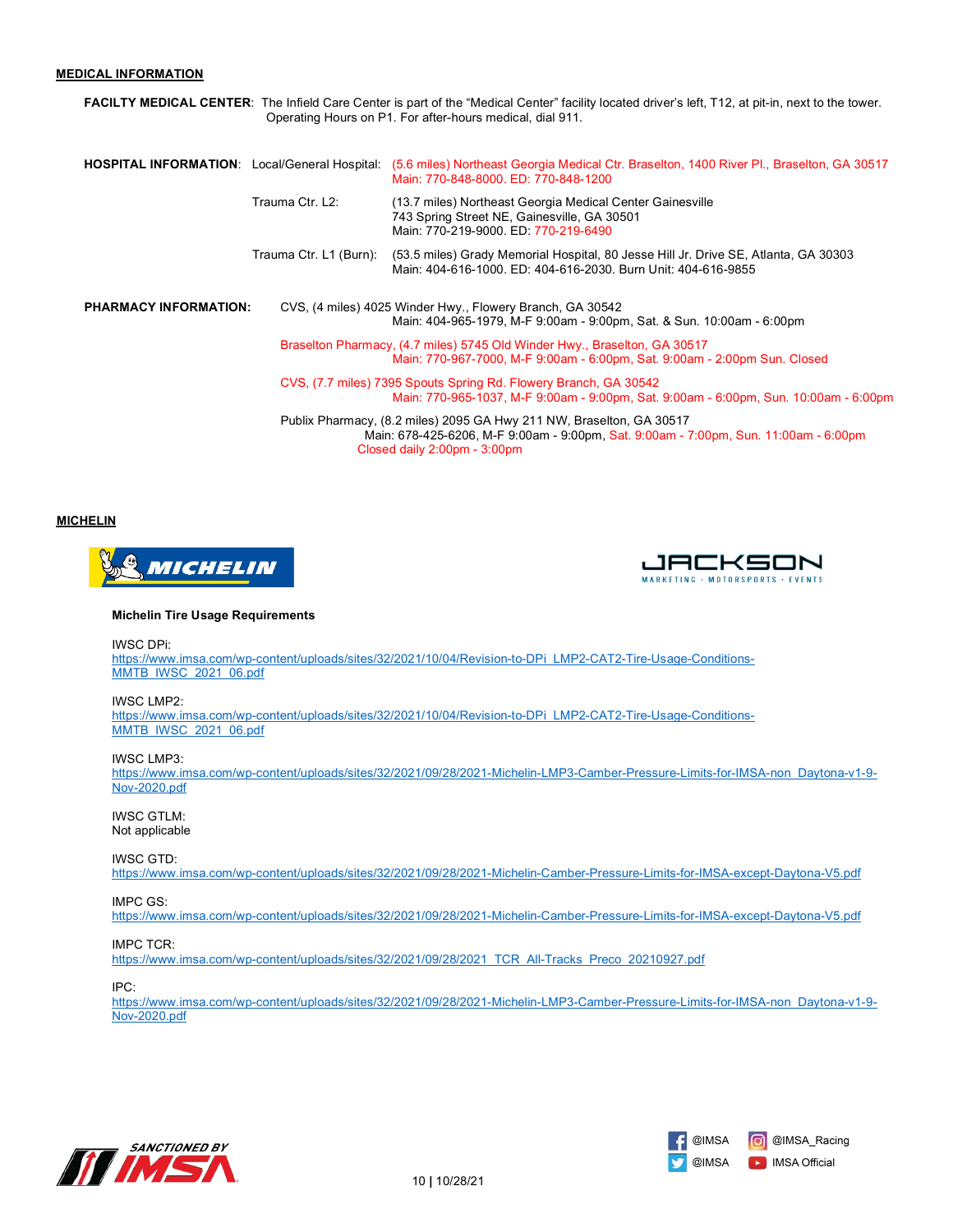### **MAPS**

**Parking Lots:**

# **Paddocks:**

**Car/Equipment Route Between Pit Lanes and Paddocks:** 



# **Car/Equipment Route Between Pit Lanes and Paddocks:**







C @IMSA\_Racing **D** IMSA Official